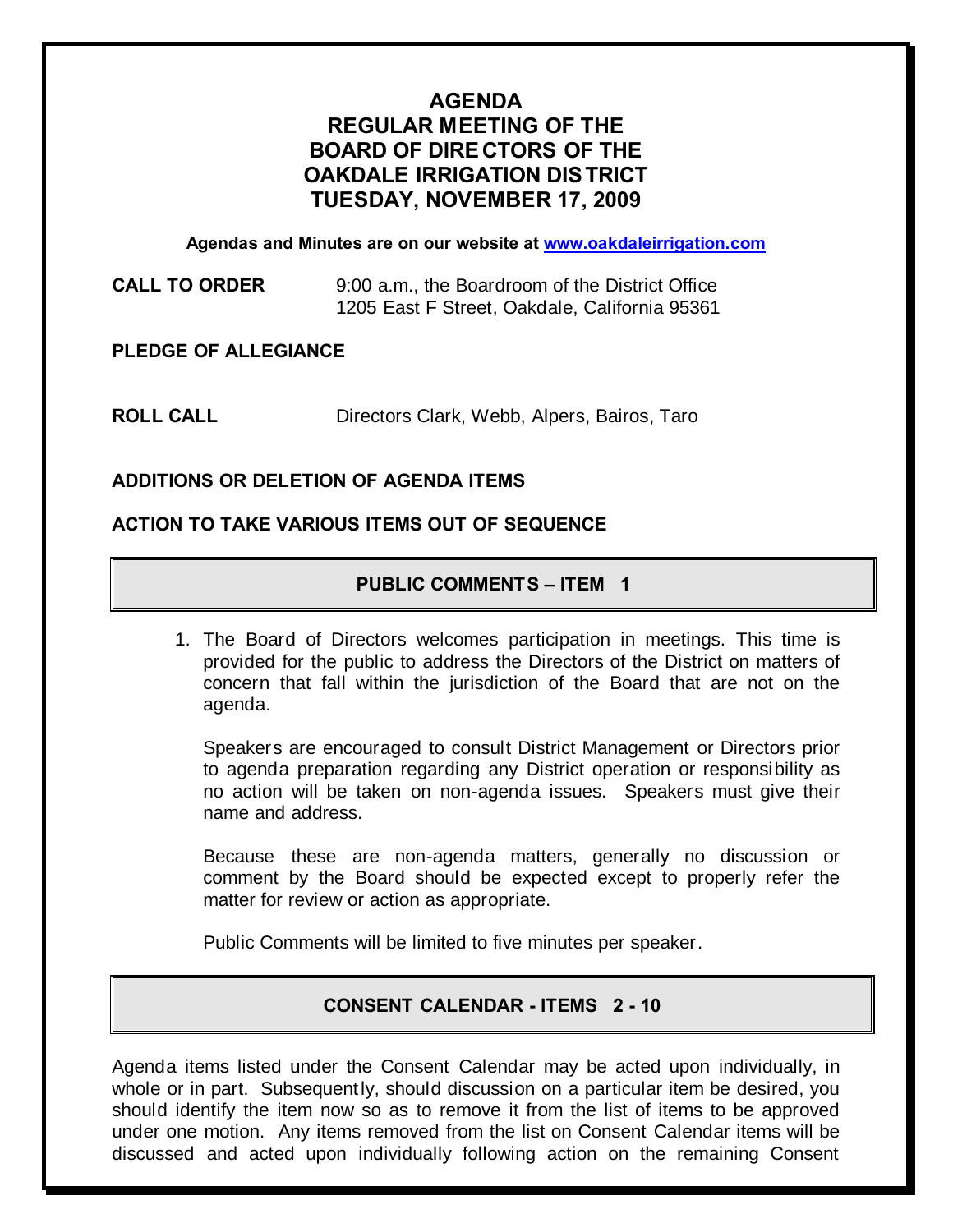Calendar items if so moved.

- 2. Approve the Board of Directorsq Minutes of the Regular Meeting of **November 3, 2009 and Resolution Nos. 2009-56 to 2009-61.**
- 3. Approve **Oakdale Irrigation District Statement of Obligations**
- 4. Approve **Improvement District Statement of Obligations**
- 5. Approve the **Treasurer and Chief Financial Officer's Report for the month ending October 31, 2009**
- 6. Approve **Resolution Adopting Revision to Reserve Policy**
- 7. Approve **Rejection of Claim for Damages Filed by Kimberly Rigg**
- 8. Approve **Change in Life Insurance Coverage to be In-Line with Management Bargaining Group Coverage**
- 9. Approve **Award of Bid to Crop Production Services for Pesticide/Herbicide Material Services for Budget Year 2010**
- 10.Approve **General Services Agreements for Various Vendors and Contractors (Capitol Engineering Laboratories, Inc., Conlin Fence Co., and Andretta's Ag Construction)**

## **ACTION CALENDAR – ITEMS 11**

11.Review and take possible action **Authorizing General Manager to Execute A Master Service Contract with Baker Hughes Petrolite for the Supply of Magnacide H**

## **DISCUSSION – ITEM 12 - 13**

- 12.Discussion/Presentation on Draft 2010 Budget.
- 13.Discussion on business items as they appear on the Tri-Dam Board Agenda for Thursday, November 19, 2009.

#### **COMMUNICATIONS – ITEM 14**

- 14.**Oral Reports and Comments**
	- A. **General Manager's Report on Status of OID Activities**